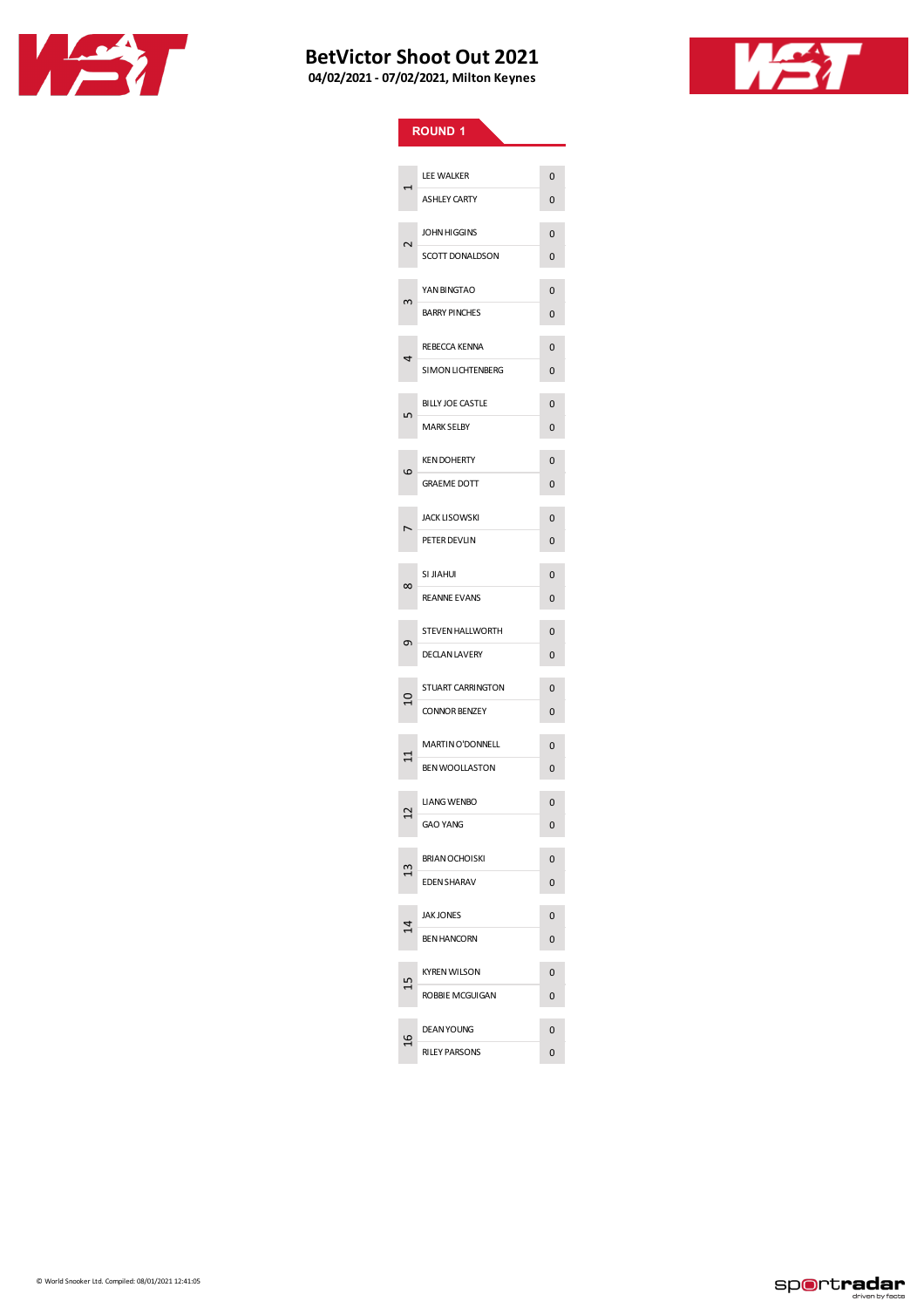



|                | <b>ROUND 1</b>          |                |
|----------------|-------------------------|----------------|
|                |                         |                |
| 17             | <b>PANG JUNXU</b>       | 0              |
|                | <b>JAMIE CLARKE</b>     | 0              |
| $\frac{8}{18}$ | <b>RYAN DAY</b>         | 0              |
|                | <b>MATTHEW SELT</b>     | 0              |
| $\overline{a}$ | NIGEL BOND              | 0              |
|                | SOHEIL VAHEDI           | 0              |
|                | <b>AARON HILL</b>       | 0              |
| ຊ              | <b>ANDY HICKS</b>       | 0              |
|                | LUO HONGHAO             | 0              |
| 21             | A URSENBACHER           | 0              |
|                |                         |                |
| 22             | LUCA BRECEL             | 0              |
|                | <b>SHAUN MURPHY</b>     | 0              |
| 23             | <b>FARAKH AJAIB</b>     | 0              |
|                | <b>HOSSEIN VAFAEI</b>   | 0              |
| 24             | <b>IULIAN BOIKO</b>     | $\Omega$       |
|                | <b>JORDAN BROWN</b>     | 0              |
|                | <b>CHRIS WAKELIN</b>    | 0              |
| 25             | <b>IGOR FIGUEIREDO</b>  | 0              |
|                | THEPCHAIYA UN-NOOH      | 0              |
| 26             | <b>BRANDON SARGEANT</b> | 0              |
|                | <b>ALI CARTER</b>       | 0              |
| 27             | <b>MARK WILLIAMS</b>    | 0              |
|                | <b>DAVID GRACE</b>      | 0              |
| œ<br>$\sim$    | LU NING                 | 0              |
|                | <b>JOE PERRY</b>        | 0              |
| 29             | PAULS DAVISON           | 0              |
|                | <b>JOE O'CONNOR</b>     | 0              |
| 50             | <b>LEO FERNANDEZ</b>    | 0              |
|                | <b>ELLIOT SLESSOR</b>   |                |
|                | DANIEL WELLS            | $\Omega$<br>0  |
|                |                         |                |
| 32             | DAVID LILLEY            | $\overline{0}$ |
|                | LYU HAOTIAN             | 0              |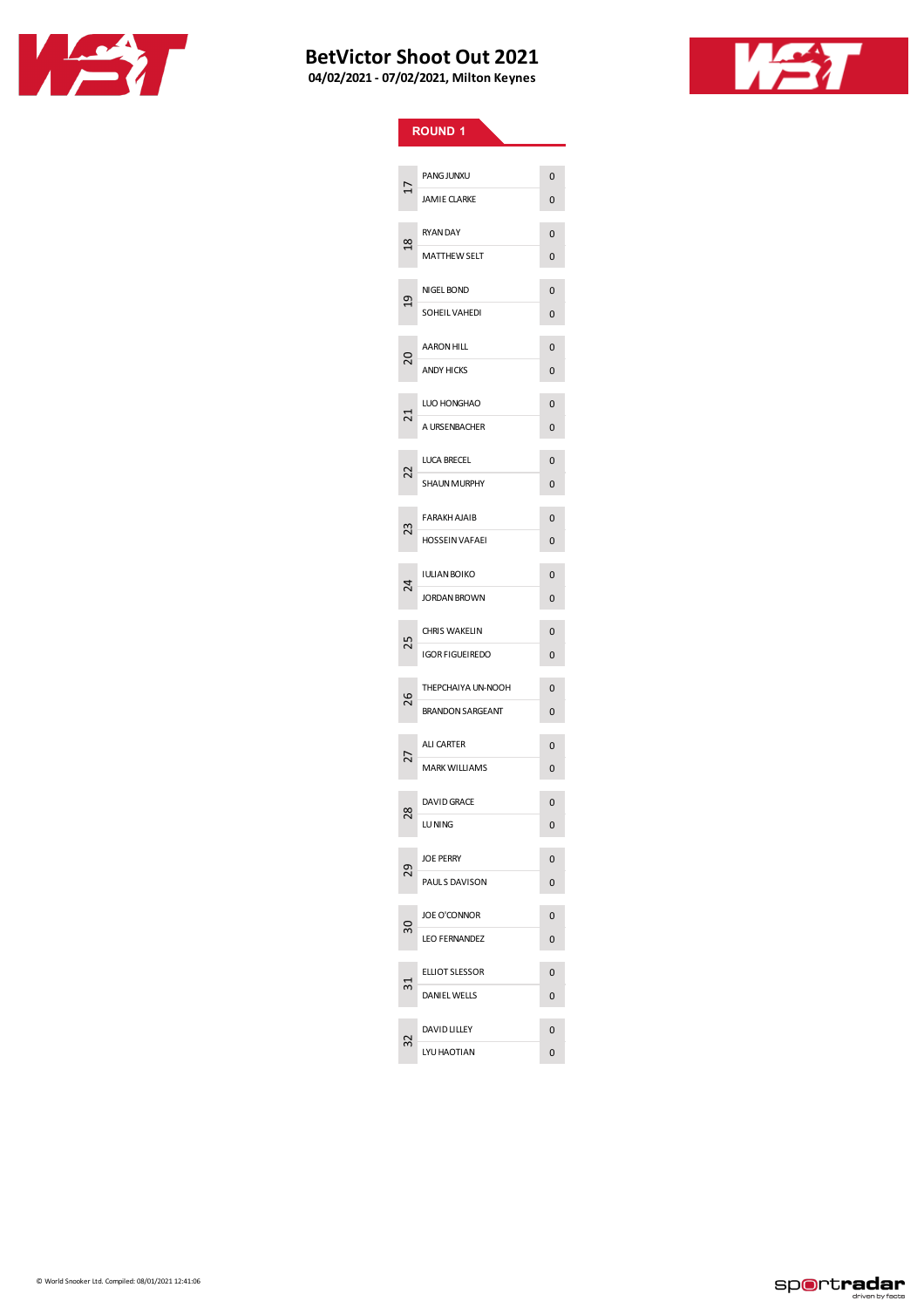



| <b>ROUND 1</b> |                         |                |  |  |
|----------------|-------------------------|----------------|--|--|
|                |                         |                |  |  |
| 33             | <b>MARTIN GOULD</b>     | 0              |  |  |
|                | <b>KURT MAFLIN</b>      | 0              |  |  |
| 34             | <b>ALAN MCMANUS</b>     | 0              |  |  |
|                | <b>FAN ZHENGYI</b>      | 0              |  |  |
| 35             | <b>OLIVER LINES</b>     | 0              |  |  |
|                | ROBBIE WILLIAMS         | 0              |  |  |
|                | <b>AMINE AMIRI</b>      | 0              |  |  |
| 36             | LOUIS HEATHCOTE         | 0              |  |  |
|                | <b>RICKY WALDEN</b>     | 0              |  |  |
| 57             | XIAO GUODONG            | 0              |  |  |
|                | <b>ANDREW HIGGINSON</b> | 0              |  |  |
| 38             | <b>MARK JOYCE</b>       | 0              |  |  |
|                | <b>YUAN SIJUN</b>       | 0              |  |  |
| 39             | <b>TOM FORD</b>         | 0              |  |  |
|                | <b>GARY WILSON</b>      | 0              |  |  |
| ទ              | <b>BARRY HAWKINS</b>    | 0              |  |  |
|                | <b>CHENZIFAN</b>        | 0              |  |  |
| 4              | <b>MARK DAVIS</b>       | 0              |  |  |
|                | <b>DUANE JONES</b>      | 0              |  |  |
| 42             | <b>SEAN MADDOCKS</b>    | 0              |  |  |
|                | <b>JAMIE JONES</b>      | 0              |  |  |
| 43             | MICHAEL HOLT            | 0              |  |  |
|                | ZHOU YUELONG            | 0              |  |  |
| 44             | <b>IAN BURNS</b>        | 0              |  |  |
|                | <b>MARK ALLEN</b>       | 0              |  |  |
| 45             | <b>JIMMY ROBERTSON</b>  | 0              |  |  |
|                | <b>DAVID GILBERT</b>    | 0              |  |  |
| 46             | LEI PEIFAN              | 0              |  |  |
| 47             | <b>MATTHEW STEVENS</b>  | $\Omega$       |  |  |
|                | <b>FERGAL QUINN</b>     | 0              |  |  |
| 48             | <b>FRASER PATRICK</b>   | $\overline{0}$ |  |  |
|                | <b>GERARD GREENE</b>    | 0              |  |  |